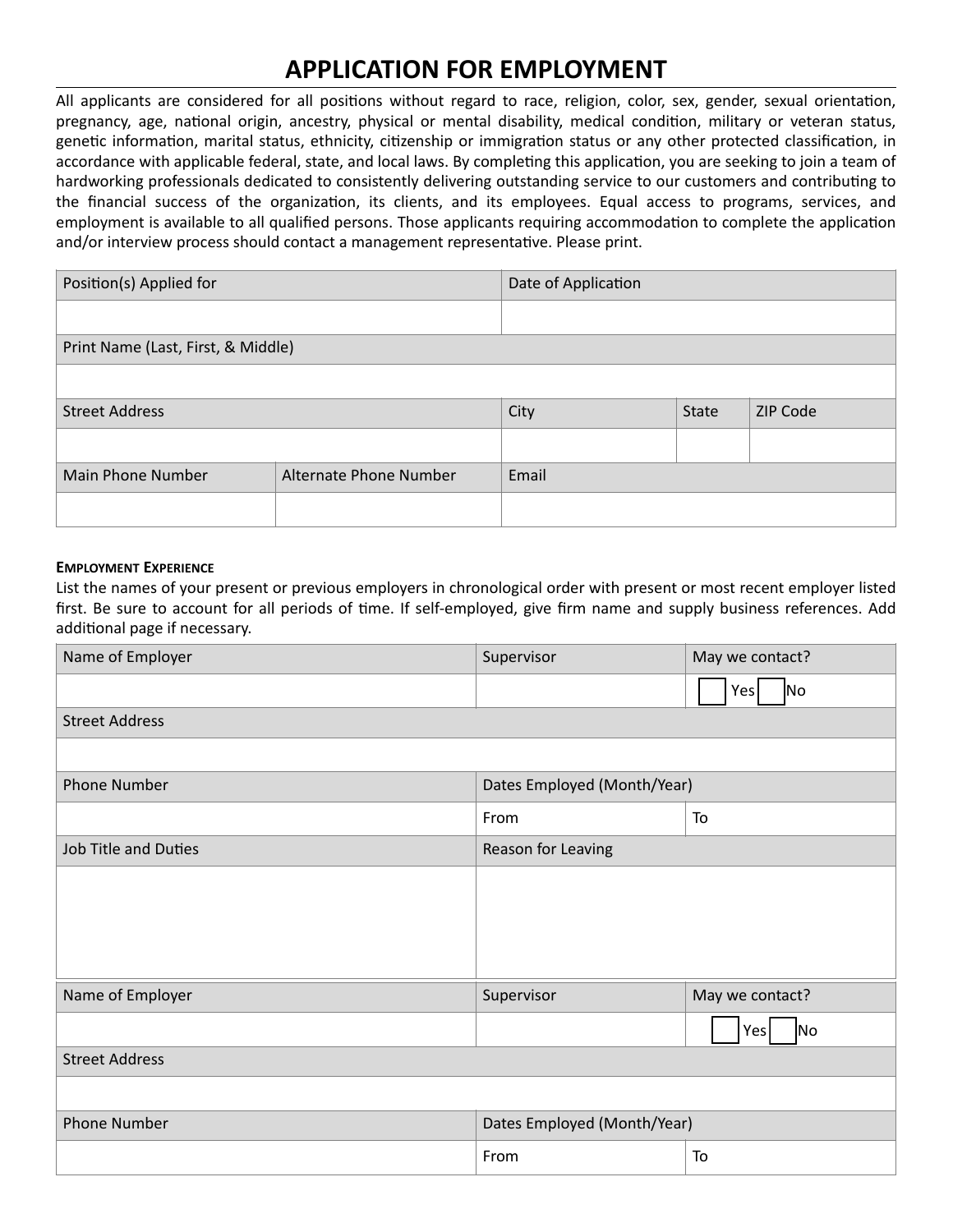| <b>Job Title and Duties</b>                                                               | Reason for Leaving          |                       |  |  |
|-------------------------------------------------------------------------------------------|-----------------------------|-----------------------|--|--|
|                                                                                           |                             |                       |  |  |
|                                                                                           |                             |                       |  |  |
|                                                                                           |                             |                       |  |  |
| Name of Employer                                                                          | Supervisor                  | May we contact?       |  |  |
|                                                                                           |                             | N <sub>o</sub><br>Yes |  |  |
| <b>Street Address</b>                                                                     |                             |                       |  |  |
|                                                                                           |                             |                       |  |  |
| <b>Phone Number</b>                                                                       | Dates Employed (Month/Year) |                       |  |  |
|                                                                                           | From<br>To                  |                       |  |  |
| Job Title and Duties                                                                      | Reason for Leaving          |                       |  |  |
|                                                                                           |                             |                       |  |  |
|                                                                                           |                             |                       |  |  |
|                                                                                           |                             |                       |  |  |
|                                                                                           |                             |                       |  |  |
| Yes<br>No<br>Have you ever been involuntarily terminated or asked to resign from any job? |                             |                       |  |  |

If yes, explain:

Explain any gaps in your employment history: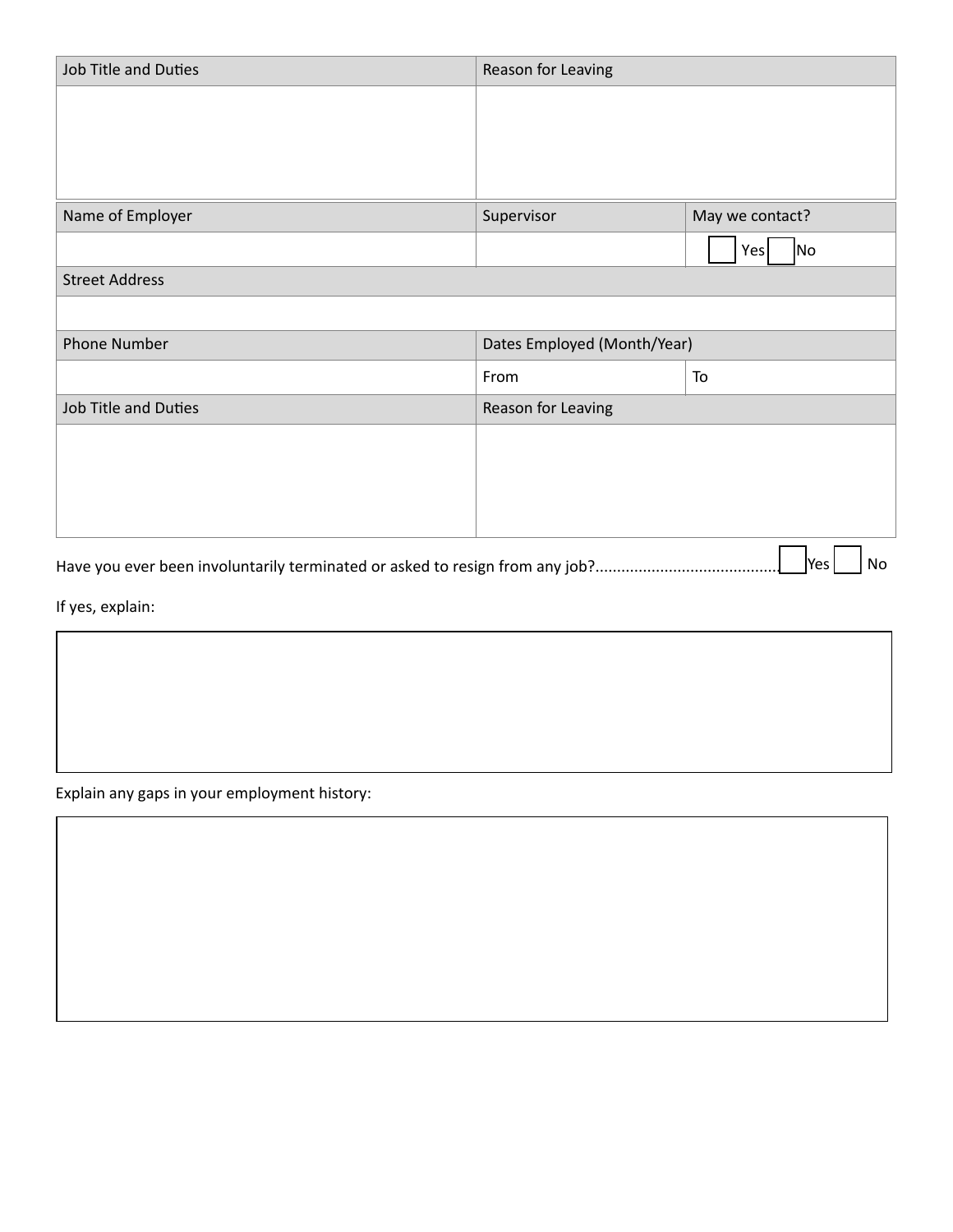List any other experience, job related skills, additional languages, or other qualifications that you believe should be considered in evaluating your qualifications for employment.

## **EDUCATION**

Describe your educational background in the table provided below.

|                                     | <b>School Name</b> | Years<br>Completed | Diploma/<br>Degree<br>Yes/No | Area of Study/Major | Specialized Training,<br>Skills, or Extra-<br><b>Curricular Activities</b> |
|-------------------------------------|--------------------|--------------------|------------------------------|---------------------|----------------------------------------------------------------------------|
| High School                         |                    |                    |                              |                     |                                                                            |
| College/<br>University              |                    |                    |                              |                     |                                                                            |
| Graduate/<br>Professional<br>School |                    |                    |                              |                     |                                                                            |
| <b>Trade School</b>                 |                    |                    |                              |                     |                                                                            |
| Other                               |                    |                    |                              |                     |                                                                            |

#### **BUSINESS AND PROFESSIONAL REFERENCES**

List three professional references of individuals who are **not** related to you:

| Name and Title | Relationship | Phone Number or Email |  |
|----------------|--------------|-----------------------|--|
|                |              |                       |  |
|                |              |                       |  |
|                |              |                       |  |

### **PERSONAL REFERENCES**

List three people who know you well:

| Name and Title | Relationship and Years Acquainted | Phone Number or Email |  |
|----------------|-----------------------------------|-----------------------|--|
|                |                                   |                       |  |
|                |                                   |                       |  |
|                |                                   |                       |  |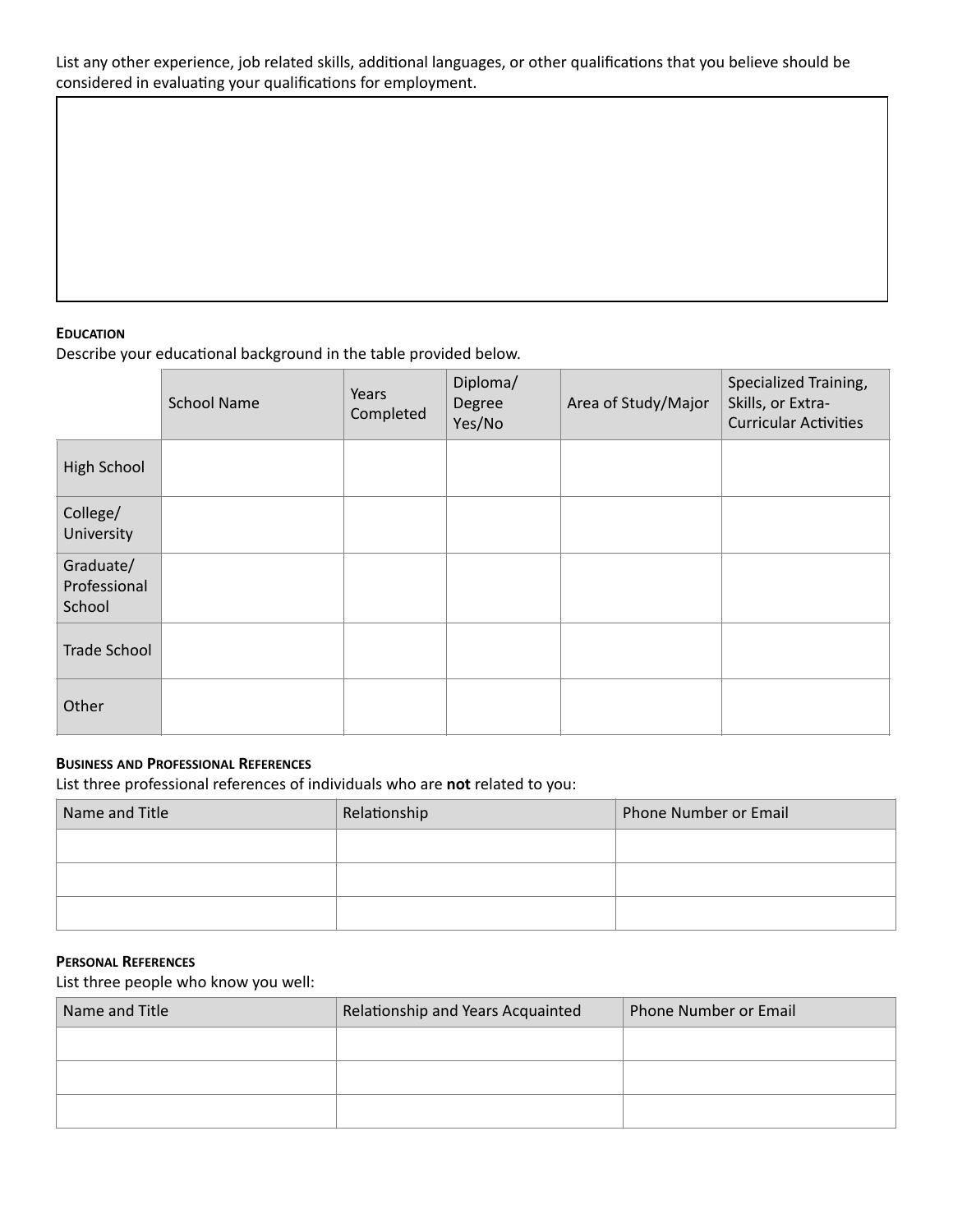|    | <b>GENERAL INFORMATION</b>                                                                               |                                               |                   |                                                                                                               |            |           |                  |
|----|----------------------------------------------------------------------------------------------------------|-----------------------------------------------|-------------------|---------------------------------------------------------------------------------------------------------------|------------|-----------|------------------|
| 1. |                                                                                                          | Yes<br>lΝo                                    |                   |                                                                                                               |            |           |                  |
| 2. | Is any additional information relative to name changes, use of an assumed name, or nickname necessary to |                                               |                   |                                                                                                               |            |           |                  |
|    |                                                                                                          |                                               |                   |                                                                                                               |            |           | Yes<br><b>No</b> |
|    |                                                                                                          |                                               |                   | If yes to either of the above, provide the additional information:                                            |            |           |                  |
|    |                                                                                                          |                                               |                   |                                                                                                               |            |           |                  |
|    |                                                                                                          |                                               |                   |                                                                                                               |            |           |                  |
| 3. |                                                                                                          |                                               |                   |                                                                                                               |            |           | Yes<br>lNo       |
|    |                                                                                                          | If yes, give dates and position:              |                   |                                                                                                               |            |           |                  |
| 4. |                                                                                                          | On what date are you available to begin work? |                   |                                                                                                               |            |           |                  |
|    | 5. Are you available to work?                                                                            |                                               | $\vert$ Full-time | Part-time                                                                                                     | Shift Work | Temporary |                  |
| 6. |                                                                                                          | Days and hours, you are available to work:    |                   |                                                                                                               |            |           |                  |
|    | Monday                                                                                                   | Tuesday                                       | Wednesday         | Thursday                                                                                                      | Friday     | Saturday  | Sunday           |
|    |                                                                                                          |                                               |                   |                                                                                                               |            |           |                  |
| 7. |                                                                                                          |                                               |                   | If hired, would you have a reliable means of transportation to and from work?                                 |            |           | Yes<br><b>No</b> |
| 8. |                                                                                                          |                                               |                   |                                                                                                               |            |           | Yes<br><b>No</b> |
| 9. |                                                                                                          |                                               |                   |                                                                                                               |            |           | Yes<br><b>No</b> |
|    |                                                                                                          |                                               |                   |                                                                                                               |            |           | Yes<br><b>No</b> |
|    |                                                                                                          |                                               |                   | Note: If under 18, hire is subject to verification that you are of minimum legal age.                         |            |           |                  |
|    |                                                                                                          |                                               |                   | 11. If hired, can you present evidence of your identity and legal right to work in this country?              |            |           | Yes<br>lNo       |
|    |                                                                                                          |                                               |                   | 12. Are you able to perform the essential job functions of the job for which you are applying with or without |            |           |                  |
|    | Yes<br>No                                                                                                |                                               |                   |                                                                                                               |            |           |                  |
|    | Note: We comply with the ADA and consider reasonable accommodation measures that may be                  |                                               |                   |                                                                                                               |            |           |                  |

necessary for qualified applicants/employees to perform essential job functions.